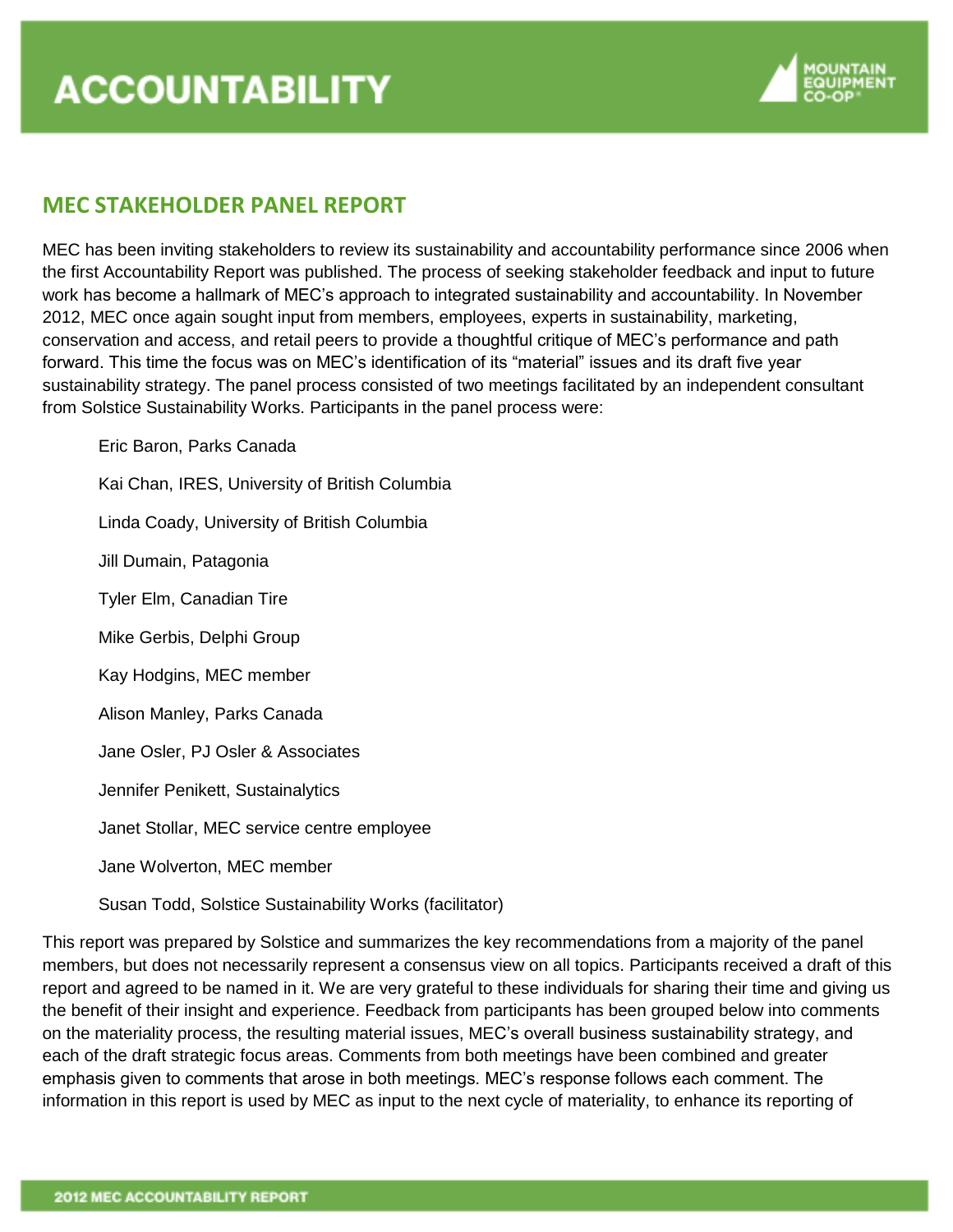

material issues, and to influence the final version of its 5-year business strategy and its integrated sustainability strategy.

## **MATERIALITY PROCESS**

## **Continue to follow a rigorous process for identifying and prioritizing material issues**

The Panel commended MEC for its "rigorous and pragmatic" process that follows the guidance of the Global Reporting Initiative. They appreciated that the materiality thresholds were curved to give weight to both stakeholder views and MEC business interests. They were especially pleased that the ranking of stakeholder priorities involved quantitative techniques and surveys of members. However they cautioned MEC that the members who constitute its regular survey panel may be "super members" with more interest in sustainability than the membership at large. *Thanks! We agree, and will continue to be cautious in our interpretations and seek diverse channels of input where possible.*

## **Consider the interaction of various issues when prioritizing them**

The Panel commented that ranking issues independently may not take account of the potential for interaction among issues, for example water and chemical discharge, or climate change and water shortages. If these were considered together, they might rank higher. The Panel noted that MEC is already working on some of these issues in a coordinated way, for example through the Bluesign certification process for chemicals used in textiles, and suggested clustering issues that interact. *We agree that the interactions are important, both in terms of impacts as well as the opportunity to find solutions to address multiple issues.* 

#### **Use a more nuanced approach to sustainability impact**

MEC uses a low, moderate, high ranking for the (potential) impact of issues on sustainability. The Panel found that this did not allow for enough differentiation among issues and suggested using a third dimension/axis in the model instead of circle size to denote the sustainability impact. They also noted that impact is one part of a risk function while the other is probability and that more likely events (e.g. climate change disrupting supply chains) should be given more weight than less likely events (e.g. members stop being active). *Good point. We explored other ways of communicating and decided that circle size was still the most understandable approach to denote the potential impact of issues. We may change this in future. In terms of risk, the probability of an event occurring is considered when we evaluate the importance of an issue to our business. In the future, we'll make the link to risk more explicit.* 

#### **MATERIALITY RESULTS**

The Panel noted that many issues "clumped" in the high/high area of the chart and suggested redrawing it to eliminate the space in the relatively unused low/low area. As they questioned the placement of the issues, most suggestions were to move issues higher rather than lower, which demonstrates part of the challenge of the prioritization exercise. Specifically, the Panel questioned the relative ranking of the following issues: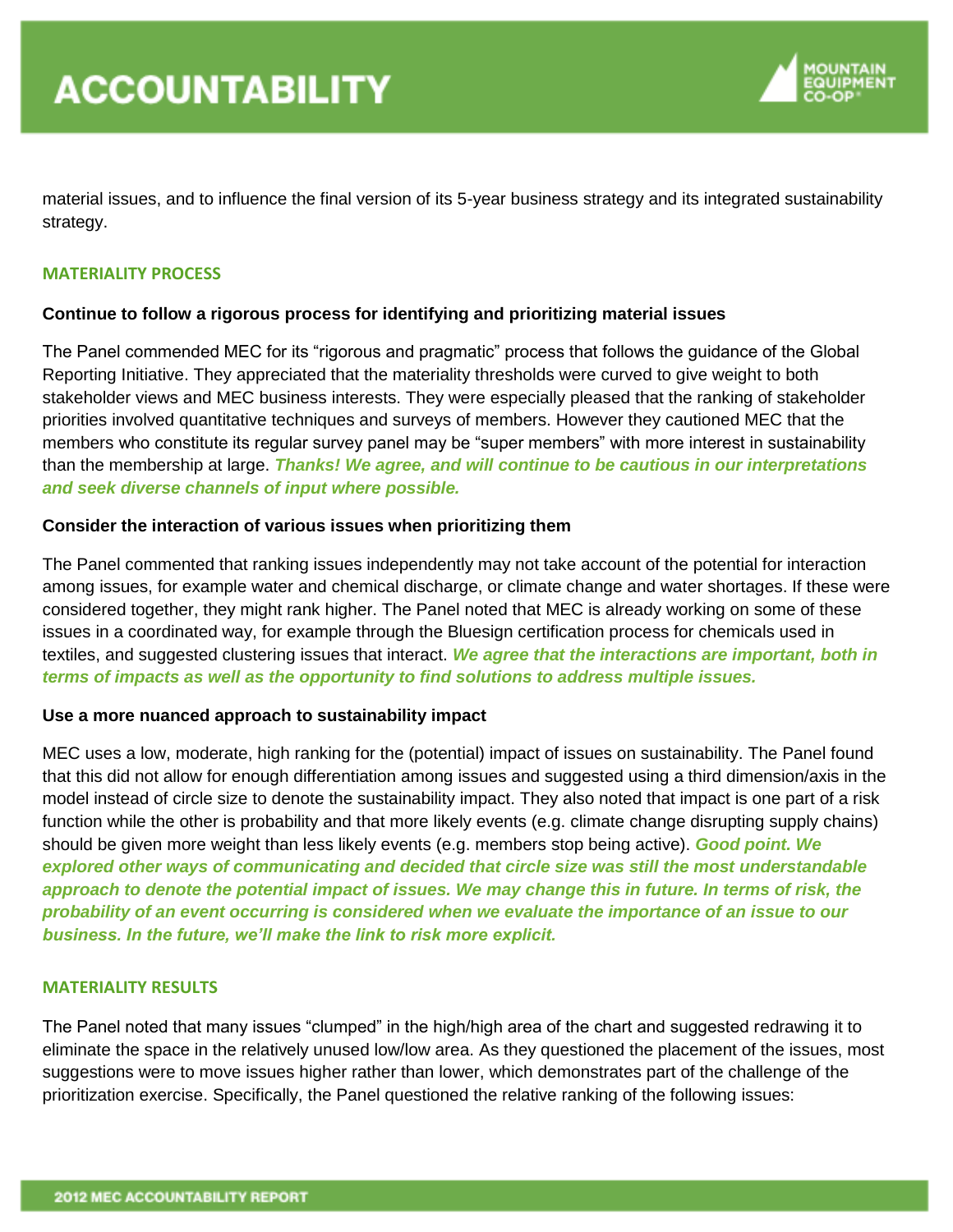

## **Water and chemical discharge**

The Panel would rank water use and quality higher on the stakeholder significance axis, as water is increasingly seen as a global sustainability challenge. Chemical discharge was ranked higher than water, and the panel highlighted the connection of chemical discharges as a potential threat to water sources. *We agree, and have increased the priority of both water and chemical discharge.* 

# **Conservation and access**

While they agreed with the top level placement of conservation and access from a stakeholder perspective (primarily member), they expressed surprise that it ranked as only moderately significant to MEC's business success and perceived this to be a shift in priority for MEC. They suggested that conservation should be a significant business imperative for MEC because protecting places for recreation enables members to be active and could increase demand for gear. *Conservation from an access perspective is core to our business in the short term. We divided the conservation issue into two – access and environment – and adjusted our materiality matrix accordingly. While environmental conservation is still noted as medium from a business importance perspective in the short term, it is noted as high from a sustainability impact perspective.*

## **Product safety**

Panel members questioned why product safety did not rank as high as other product aspects. As long as there are no complaints about product safety it might seem a low priority to members; but, considering the technical nature of some of the products and the activities they are designed for, a product safety issue would significantly affect MEC. While MEC has not experienced significant product safety failures, a risk based approach should result in a higher ranking. *We agree that this is important. MEC and the outdoor industry have extensive product safety standards in place. Therefore, we felt that it was not necessary to increase importance on the matrix.*

#### **Co-op and business influence**

Panel members suggested that the combined topic of communications, advocacy and public policy should be higher. They linked business influence to the discussion of MEC's co-operative business model, commenting that MEC's membership size gives it considerable leverage to affect public policy and to advocate on issues of importance to members. *We agree that this is important. As it is already high in the existing matrix, we did not increase it further.*

They also found that MEC's co-operative structure and identity was downplayed and could be higher as a business benefit. They questioned why member participation, closely related to co-op identity, was rated relatively low from a stakeholder perspective (though high for MEC). The Panel was also curious about the high placement (from MEC's perspective) of future growth and market position, asking about the type of growth MEC envisions and how it aligns with co-operative business philosophy. *Member participation was rated low from a stakeholder perspective because we believe that members are most interested in the intent of an*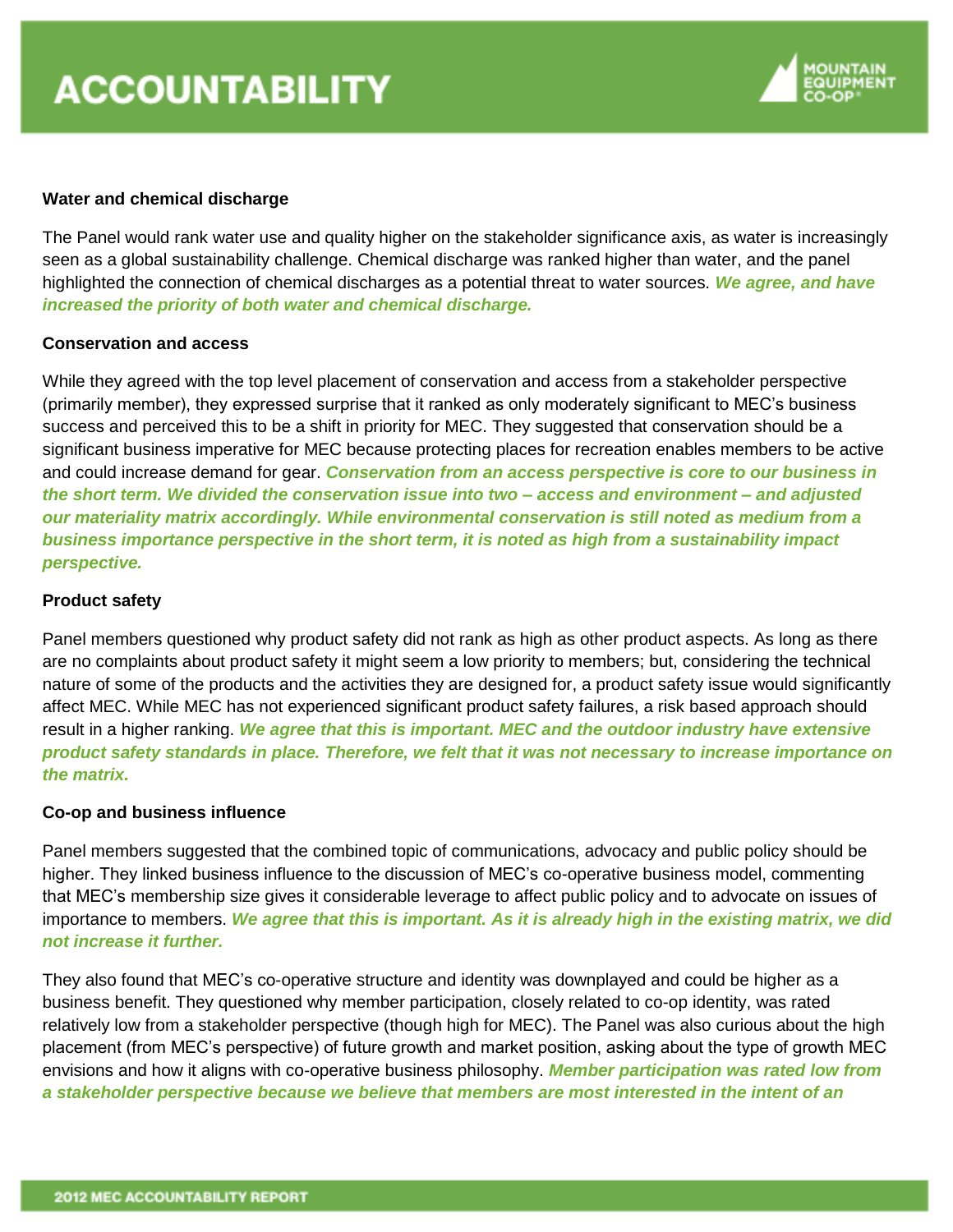

*action, which is captured under other issues, rather than the act of participation itself (e.g. a fixed bike falls under "services", voting for the board falls under "governance"). MEC's future growth and market position is high from a business perspective because of our competitive retail environment and desire to meet member needs. We have renamed this issue "competitiveness and market position" to more accurately reflect this.*

# **Youth and Activity**

Youth was an important topic for the Panel – not as a material issue, but as an important demographic to be considered in relation to several issues, including active lifestyles. The panel supported the importance of Activity and suggested there may be additional sub-issues linked to this overall theme. *Good point, we have made this change.*

## **OVERALL STRATEGY**

# **Strategy will lead MEC in the "right direction"**

The Panel commended MEC for an excellent, comprehensive and systematic strategy. They were pleased to see that it both hits key business priorities and advances sustainability. They commented that the strategy would continue to position MEC at the leading edge and encouraged MEC to "keep pushing the envelope." *Thank you!*

#### **Consider combining the Community and the Outreach & Advocacy performance areas**

While generally supporting the prioritization of the five performance areas, the Panel did not see enough distinction between the strategies associated with the community performance area and those of the outreach & advocacy performance area to justify separating these. *Good feedback. We have made this change.*

#### **Distinguish priorities more clearly**

MEC's 2011 Panel asked MEC to clearly set out the areas in which it intended to be "in the game, raising the game or changing the game." Similarly, this year's panel asked MEC to show the relative effort attached to each Performance Area and to distinguish where it seeks ongoing improvement and where it plans to be an "agent of change." *Thanks for the feedback. We are now more explicit about where we intend to raise the game and where we are seeking continuous improvement. We will be an "agent of change" in Product Integrity as well as within key areas of other pillars. For example, within Operations will be an agent of change with respect to energy and carbon, and within Community, on key conservation campaigns.* 

## **Show the linkages**

Continuing a theme from the materiality discussion, the Panel encouraged MEC to further demonstrate the links between material issues and the priorities in the strategy, and among the strategic elements of the strategy. "Seeing the connections between things will strengthen the individual pieces." *We continue to work on this.*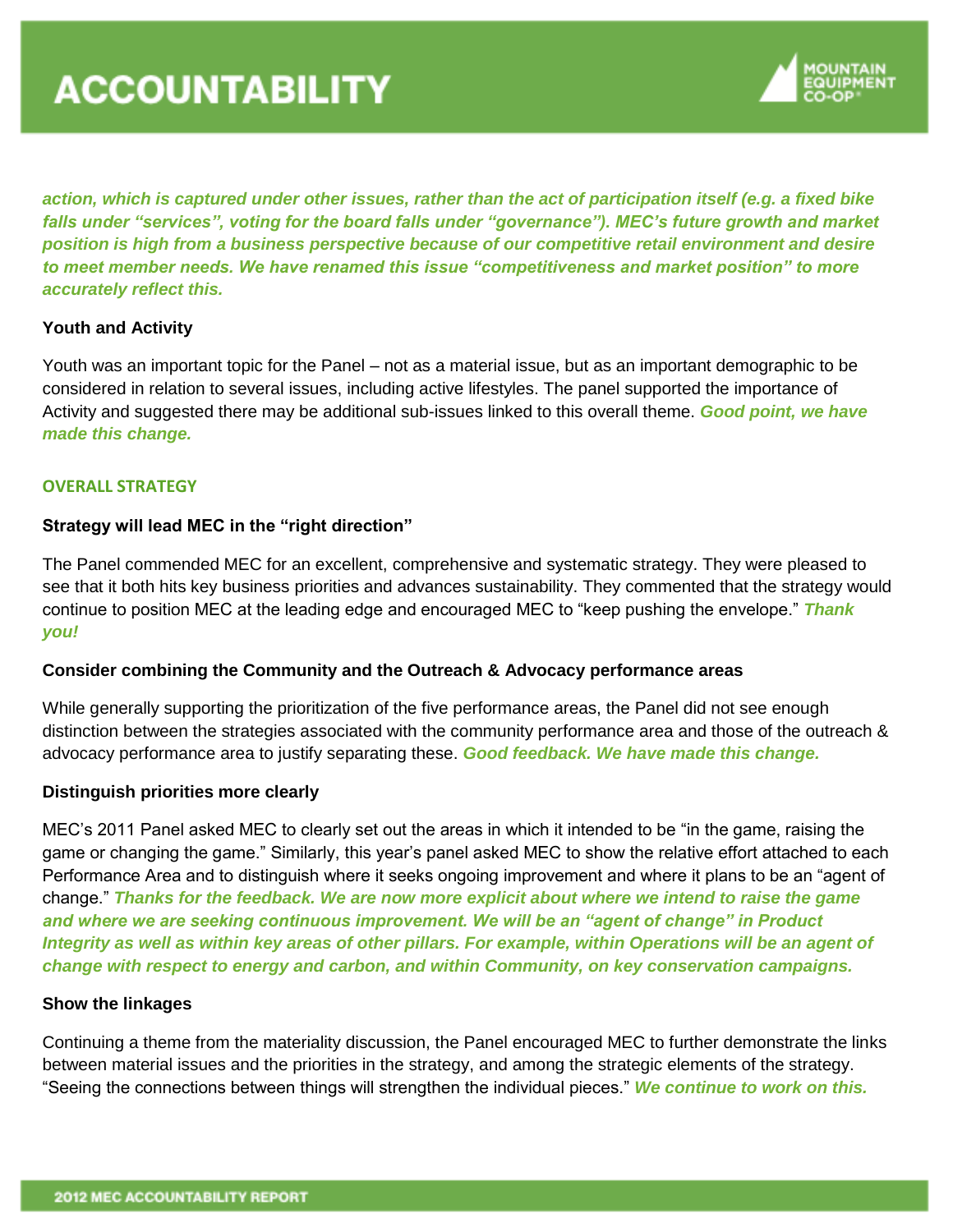

## **Include longer term targets**

The Panel had been presented with a small number of targets with the understanding that the rest would be developed through the implementation of the strategy. They strongly supported setting targets for both shortterm and longer-term performance. While acknowledging that the term of the strategy was intended to be five years, they noted that "an outdoor lifestyle company needs a longer view than five years" with and voiced interest for longer term targets. *We set long-term visions but focus on one, three and five-year targets so we can anchor them in our core business modeling and decision-making.*

## **Continue to practise transparency and extend it through the supply chain**

The Panel acknowledged MEC's strong track record in transparency and encouraged MEC to keep extending this expectation through the supply chain. It was suggested that showing vendors where they stood in relation to their peers on key sustainability factors could motivate them to improve. *This will take several years due to our business technology and systems.*

## **Continue to collaborate with factories, wholesalers and others in the value chain**

The Panel was highly supportive of MEC's practice of collaborating with others to address systemic challenges. They pointed to MEC's role in the Sustainable Apparel Coalition, the Fair Labour Association, and the Outdoor Industries Association as examples. The OIA developed the ground breaking Higg Index, now a best practice tool in the textile and retail sectors. *Thanks! We believe that effective collaboration is the foundation for success.*

# **PRODUCT INTEGRITY**

#### **Continue to influence value chain partners**

The Panel strongly supported MEC's strategy with product integrity as a high priority including the emphasis on improving workers' lives. They encouraged MEC to continue collaborating with industry partners for leverage (on both traceability and working conditions) and with supplier factories to help them see the business case for improving social impacts. *Continued collaboration is core to our approach forward.*

## **Set targets to promote accountability**

The Panel commended MEC for its work in a challenging area. They want to see more detail on how MEC will achieve its targets including where it is now and what will have to be done to reach short and long term targets. Some of this information had been prepared by MEC but not shared with the Panel to reduce the preparation requirements. *Please see the 2012 accountability report.*

#### **Break out product related impacts**

MEC currently presents carbon under the retail operations heading as this is where most of their tracking is now (MEC tracks the following: product transportation, facilities, employee commute, business flights and paper).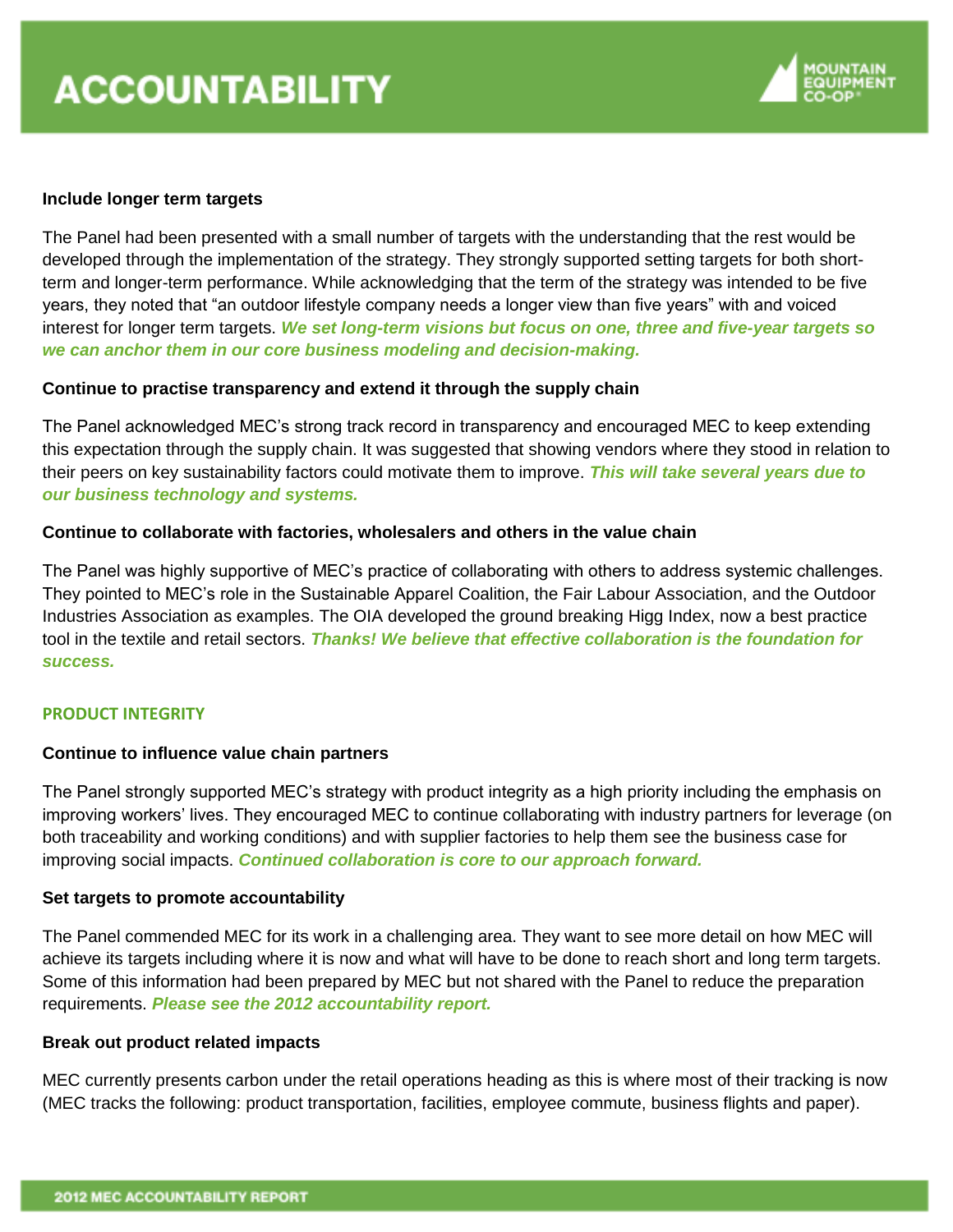

The panel wanted more specific data and transparency on the environmental impacts of textiles. In particular carbon and water impacts associated with products. *We agree, and are working on gaining access to real data (rather than estimates) through collaboration with industry, and through Bluesign. We continue to work on this, and believe that it will take several more years.*

# **RETAIL OPERATIONS**

## **Seek opportunities to leverage green building**

The Panel noted that retail operations have a smaller footprint than product and supported the move to place more emphasis on the latter. However, there are still opportunities for MEC to use its influence and experience in green building for greater system change, through advocacy on building codes for example. There was support for MEC building some smaller "boutique" stores as a way of testing a local market before committing to a fully green building. *We agree, and will continue on this path. In 2012, MEC was a founding member of the Council for Clean Capitalism and will focus on green building incentives with municipality as part of this coalition in 2013.*

#### **Address employee turnover**

While workplace issues are only indirectly addressed by the sustainability strategy, the Panel suggested that MEC look at ways to retain staff. MEC's sustainability practices were seen as a way to attract staff with an interest in sustainability, but to hold them would require looking at other factors such as salary levels which are typically low in the retail sector. *Ongoing employee engagement and annual compensation benchmarking and adjustment to remain at the top percentile of the retail industry is part of our approach to achieve MEC's goal of being a destination employer. We believe that some turn-over is healthy and are comfortable with our numbers, which are below retail averages.*

#### **MEMBER SERVICES**

#### **Develop business case for extended rental and resale programs**

There was strong interest from the Panel in the member services performance area, which looks at ways MEC can encourage activity without necessarily selling products. MEC already has a strong culture of repair. The Panel viewed renting and resale as opportunities to reduce barriers to activity among those who are new to an activity or cannot afford to buy the gear they need to participate. Panel members were realistic about the challenges of this approach, noting that some people simply prefer to own products and that maintaining a clean pool of rental equipment is demanding. The panel provided some tactical ideas and suggestions for extended rentals and fee structures. The Panel also noted that some programs take time to prove themselves and pointed to the Learn to Camp program where some participants returned to do it again because they didn't feel adequately prepared to camp after the first time. *We agree. Developing a business case for extended rentals is in the 2013 business plan. While we don't have a plan for an extended resale program, we*